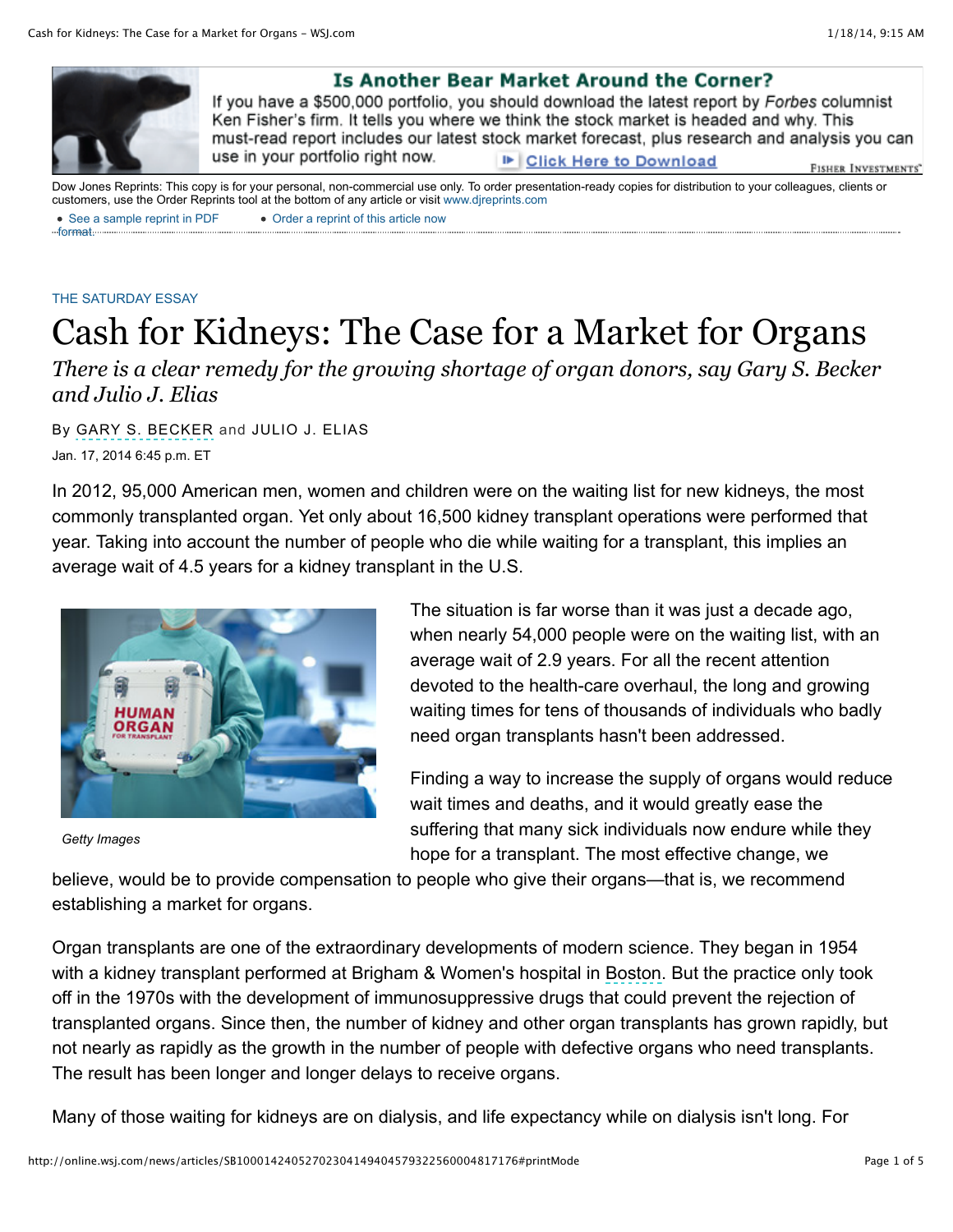example, people age 45 to 49 live, on average, eight additional years if they remain on dialysis, but they live an additional 23 years if they get a kidney transplant. That is why in 2012, almost 4,500 persons died while waiting for kidney transplants. Although some of those waiting would have died anyway, the great majority died because they were unable to replace their defective kidneys quickly enough.



The toll on those waiting for kidneys and on their families is enormous, from both greatly reduced life expectancy and the many hardships of being on dialysis. Most of those on dialysis cannot work, and the annual cost of dialysis averages about \$80,000. The total cost over the average 4.5-year waiting period before receiving a kidney transplant is \$350,000, which is much larger than the \$150,000 cost of the transplant itself.

Individuals can live a normal life with only one kidney, so about 34% of all kidneys used in transplants come from live donors. The majority of transplant kidneys come from

parents, children, siblings and other relatives of those who need transplants. The rest come from individuals who want to help those in need of transplants.

In recent years, kidney exchanges—in which pairs of living would-be donors and recipients who prove incompatible look for another pair or pairs of donors and recipients who would be compatible for transplants, cutting their wait time—have become more widespread. Although these exchanges have grown rapidly in the U.S. since 2005, they still account for only 9% of live donations and just 3% of all kidney donations, including after-death donations. The relatively minor role of exchanges in total donations isn't an accident, because exchanges are really a form of barter, and barter is always an inefficient way to arrange transactions.

Exhortations and other efforts to encourage more organ donations have failed to significantly close the large gap between supply and demand. For example, some countries use an implied consent approach, in which organs from cadavers are assumed to be available for transplant unless, before death, individuals indicate that they don't want their organs to be used. (The U.S. continues to use informed consent, requiring people to make an active declaration of their wish to donate.) In our own highly preliminary study of a few countries—Argentina, Austria, Brazil, Chile and Denmark—that have made the shift to implied consent from informed consent or vice versa, we found that the switch didn't lead to consistent changes in the number of transplant surgeries.

Other studies have found more positive effects from switching to implied consent, but none of the effects would be large enough to eliminate the sizable shortfall in the supply of organs in the U.S. That shortfall isn't just an American problem. It exists in most other countries as well, even when they use different methods to procure organs and have different cultures and traditions.

Paying donors for their organs would finally eliminate the supply-demand gap. In particular, sufficient payment to kidney donors would increase the supply of kidneys by a large percentage, without greatly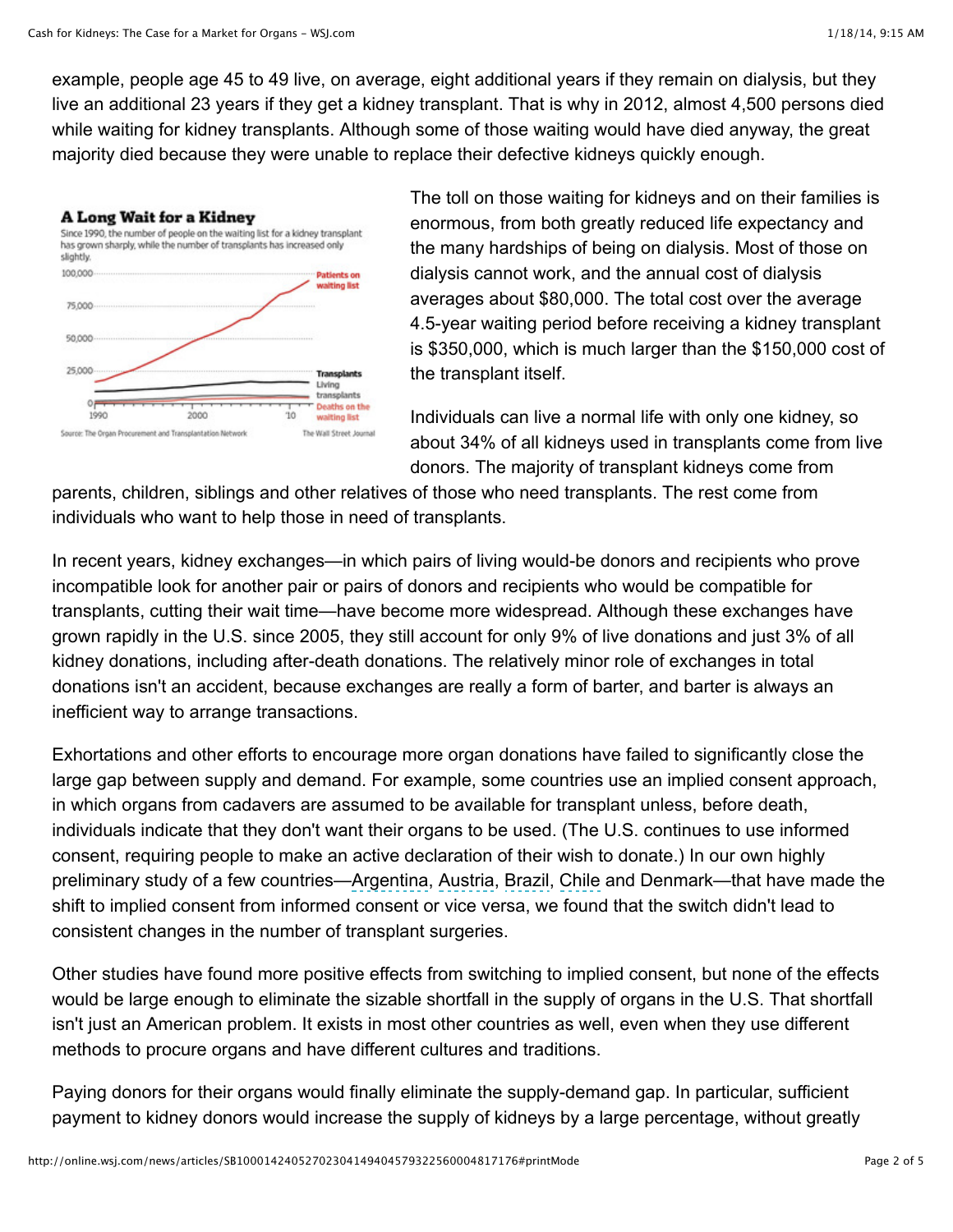

A surgeon stands next to a monitor showing a donor kidney in 2012. The average cost of a kidney transplant is \$150,000. Annual cost of dialysis: \$80,000 *Reuters*

increasing the total cost of a kidney transplant.

We have estimated how much individuals would need to be paid for kidneys to be willing to sell them for transplants. These estimates take account of the slight risk to donors from transplant surgery, the number of weeks of work lost during the surgery and recovery periods, and the small risk of reduction in the quality of life.

Our conclusion is that a very large number of both live and cadaveric kidney donations would be available by paying about \$15,000 for each kidney. That estimate isn't exact, and the true cost could be as high as \$25,000 or as low as

\$5,000—but even the high estimate wouldn't increase the total cost of kidney transplants by a large percentage.

Few countries have ever allowed the open purchase and sale of organs, but Iran permits the sale of kidneys by living donors. Scattered and incomplete evidence from Iran indicates that the price of kidneys there is about \$4,000 and that waiting times to get kidneys have been largely eliminated. Since Iran's per capita income is one-quarter of that of the U.S., this evidence supports our \$15,000 estimate. Other countries are also starting to think along these lines: Singapore and Australia have recently introduced limited payments to live donors that compensate mainly for time lost from work.

Since the number of kidneys available at a reasonable price would be far more than needed to close the gap between the demand and supply of kidneys, there would no longer be any significant waiting time to get a kidney transplant. The number of people on dialysis would decline dramatically, and deaths due to long waits for a transplant would essentially disappear.



Across all age ranges, but especially for the young, kidney patients on dialysis tend to have far fewer remaining years to live than those who receive transplants.



Today, finding a compatible kidney isn't easy. There are four basic blood types, and tissue matching is complex and involves the combination of six proteins. Blood and tissue type determine the chance that a kidney will help a recipient in the long run. But the sale of organs would result in a large supply of most kidney types, and with large numbers of kidneys available, transplant surgeries could be arranged to suit the health of recipients (and donors) because surgeons would be confident that compatible kidneys would be available.

The system that we're proposing would include payment to individuals who agree that their organs can be used after

they die. This is important because transplants for heart and lungs and most liver transplants only use organs from the deceased. Under a new system, individuals would sell their organs "forward" (that is, for future use), with payment going to their heirs after their organs are harvested. Relatives sometimes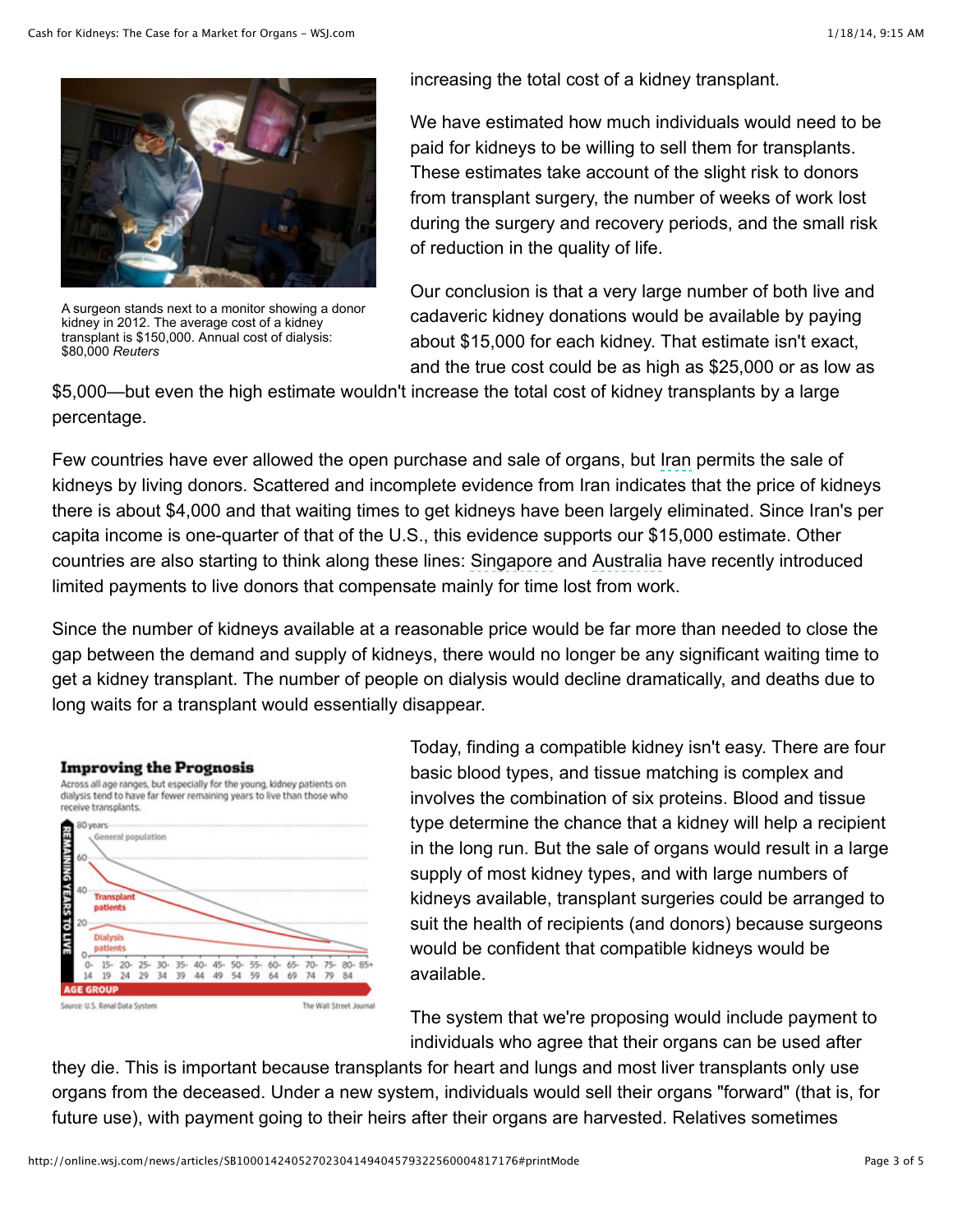refuse to have organs used even when a deceased family member has explicitly requested it, and they would be more inclined to honor such wishes if they received substantial compensation for their assent.

The idea of paying organ donors has met with strong opposition from some (but not all) transplant surgeons and other doctors, as well as various academics, political leaders and others. Critics have claimed that paying for organs would be ineffective, that payment would be immoral because it involves the sale of body parts and that the main donors would be the desperate poor, who could come to regret their decision. In short, critics believe that monetary payments for organs would be repugnant.

But the claim that payments would be ineffective in eliminating the shortage of organs isn't consistent with what we know about the supply of other parts of the body for medical use. For example, the U.S. allows market-determined payments to surrogate mothers—and surrogacy takes time, involves great discomfort and is somewhat risky. Yet in the U.S., the average payment to a surrogate mother is only about \$20,000.

Another illuminating example is the all-volunteer U.S. military. Critics once asserted that it wouldn't be possible to get enough capable volunteers by offering them only reasonable pay, especially in wartime. But the all-volunteer force has worked well in the U.S., even during wars, and the cost of these recruits hasn't been excessive.

Whether paying donors is immoral because it involves the sale of organs is a much more subjective matter, but we question this assertion, given the very serious problems with the present system. Any claim about the supposed immorality of organ sales should be weighed against the morality of preventing thousands of deaths each year and improving the quality of life of those waiting for organs. How can paying for organs to increase their supply be more immoral than the injustice of the present system?

Under the type of system we propose, safeguards could be created against impulsive behavior or exploitation. For example, to reduce the likelihood of rash donations, a period of three months or longer could be required before someone would be allowed to donate their kidneys or other organs. This would give donors a chance to re-evaluate their decisions, and they could change their minds at any time before the surgery. They could also receive guidance from counselors on the wisdom of these decisions.

Though the poor would be more likely to sell their kidneys and other organs, they also suffer more than others from the current scarcity. Today, the rich often don't wait as long as others for organs since some of them go to countries such as India, where they can arrange for transplants in the underground medical sector, and others (such as the late Steve Jobs) manage to jump the queue by having residence in several states or other means. The sale of organs would make them more available to the poor, and Medicaid could help pay for the added cost of transplant surgery.

The altruistic giving of organs might decline with an open market, since the incentive to give organs to a relative, friend or anyone else would be weaker when organs are readily available to buy. On the other hand, the altruistic giving of money to those in need of organs could increase to help them pay for the cost of organ transplants.

Paying for organs would lead to more transplants—and thereby, perhaps, to a large increase in the